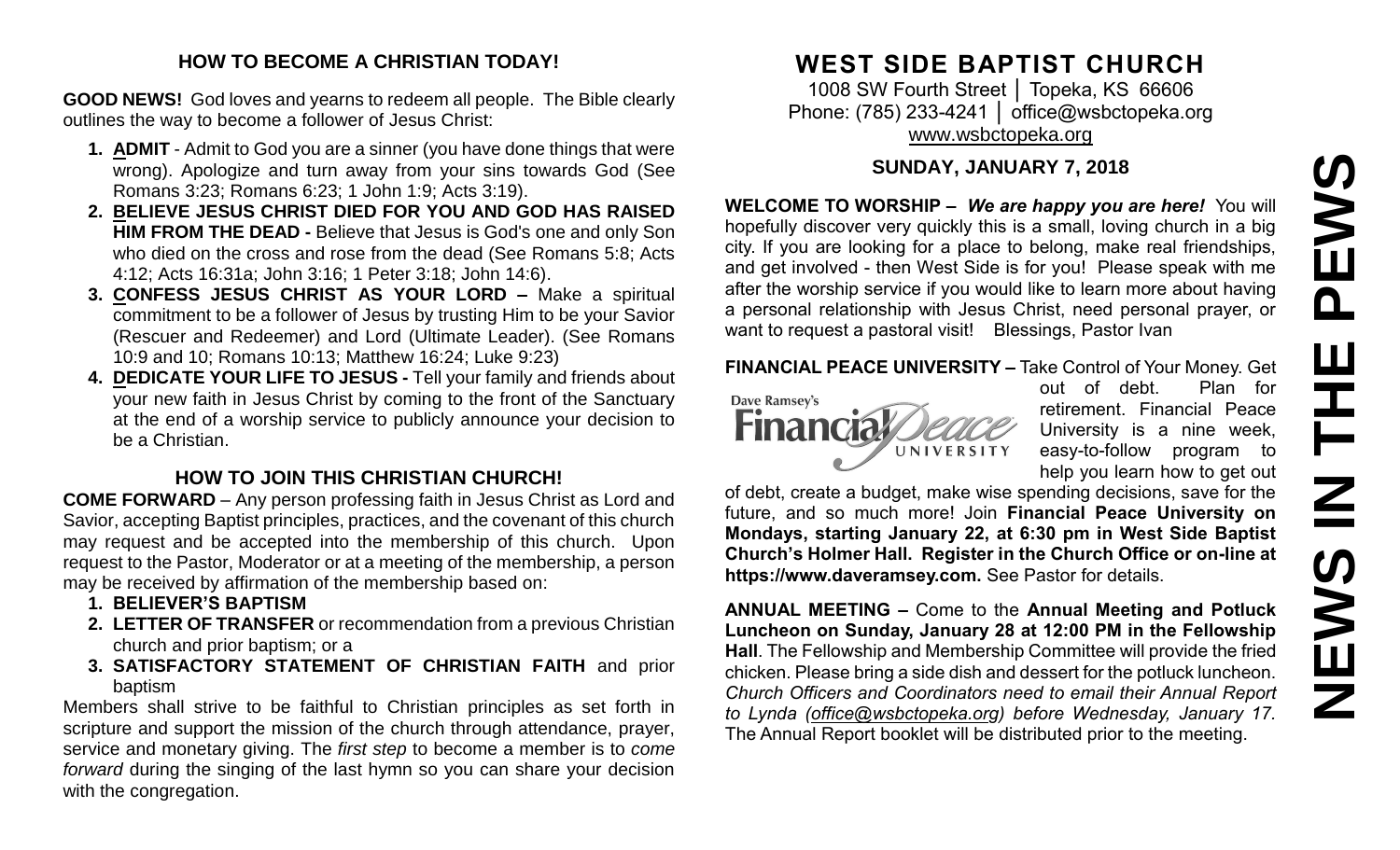**BREAKFAST ON SUNDAYS** – Sign-up if you plan to attend the free breakfasts on Sunday mornings in the Fellowship Hall starting at 8:30 am. All ages are welcome to eat for free.





**BIBLE STUDY –** Come for the free one-hour small group study of the biblical book **"EZEKIEL" on Wednesdays at 10:30 am in Holmer Hall**. The Bible study is taught start-tofinish ("lectio continua"), no previous experience necessary. Bible studies are free and open to the public.

**CHRISTIAN EDUCATION** - The Christian Ed. Committee will hold their monthly meeting on Tuesday, January 16 at 5:30 PM in Holmer Hall. See Alice Payne, Coordinator, for information.

**CONTEMPORARY WORSHIP SERVICE – Come to the Contemporary Worship Service tonight at 4:00 pm.** The Worship Team will lead us in singing contemporary Christian worship songs, and Pastor will share a study from **Ephesians 3:1-12**. Come in comfortable, casual clothes.

**FRUIT & VEGETABLE FOOD PANTRY –** Free bread, fruits, and vegetables on **Wednesdays from 4:00 pm to 6:00 pm** or while supplies last at West Side Baptist Church, 1008 SW 4th St., Topeka. **Program eligibility:**  Households in Topeka area (zip code 66601-66619). **ID required:** a piece of US Mail with client's name and current address for identification. One household per address. All food is available no cost.

- **December Report:** we have shared 2,896 pounds of free food with 204 families (744 persons) in the month of December 2017.
- **Annual Report (2017):** we have shared 31,000 pounds of food with 2,406 families (9,272 persons) in nine months of 2017.

Thank you to Ernie Longstaff and Clarence Payne for making this ministry physically possible; thank you to Heidi Hunt, Jeannie Miller; Aaron, Becky, and Nathen Poe for being volunteers!

## **WEEKLY CALENDAR**

#### **SUNDAY, JANUARY 7**

| $8:30$ am         | Breakfast (FH)              |
|-------------------|-----------------------------|
| $9:15$ am         | <b>Sunday School</b>        |
| $10:30$ am        | Worship (S)                 |
| $4:00 \text{ pm}$ | Evening Worship Service (S) |

#### **MONDAY, JANUARY 8**

|                  | 9:00 - 11:00 am Baby Closet Ministry |
|------------------|--------------------------------------|
| $6:00 - 9:00$ pm | Capital City Men's Chorus (FH)       |

#### **TUESDAY, JANUARY 9**

6:00 pm Council Members Meeting (HH)

#### **WEDNESDAY, JANUARY 10**

| $10:30$ am        | Bible Study (HH)                           |
|-------------------|--------------------------------------------|
| $4:00 - 6:00$ pm  | Fruit & Vegetable Food Pantry (FH)         |
| $4:30 - 7:00$ pm  | <b>Baby Closet Ministry</b>                |
| $4:30$ pm         | Open Gym Time                              |
| 5:30 pm           | <b>WWW Meal</b>                            |
|                   | <b>WWW Kids Bible Club and Adult Study</b> |
| $7:00 \text{ pm}$ | Choir Rehearsal (S)                        |
|                   |                                            |

#### **THURSDAY, JANUARY 11**

1:00 – 3:00 pm Baby Closet

#### **FRIDAY, JANUARY 12**

#### **SATURDAY, JANUARY 13**

| $9:00 \text{ am}$ |  | XYZer's Breakfast @ Hyvee  |  |
|-------------------|--|----------------------------|--|
| $1:00$ pm         |  | Worship Team Rehearsal (S) |  |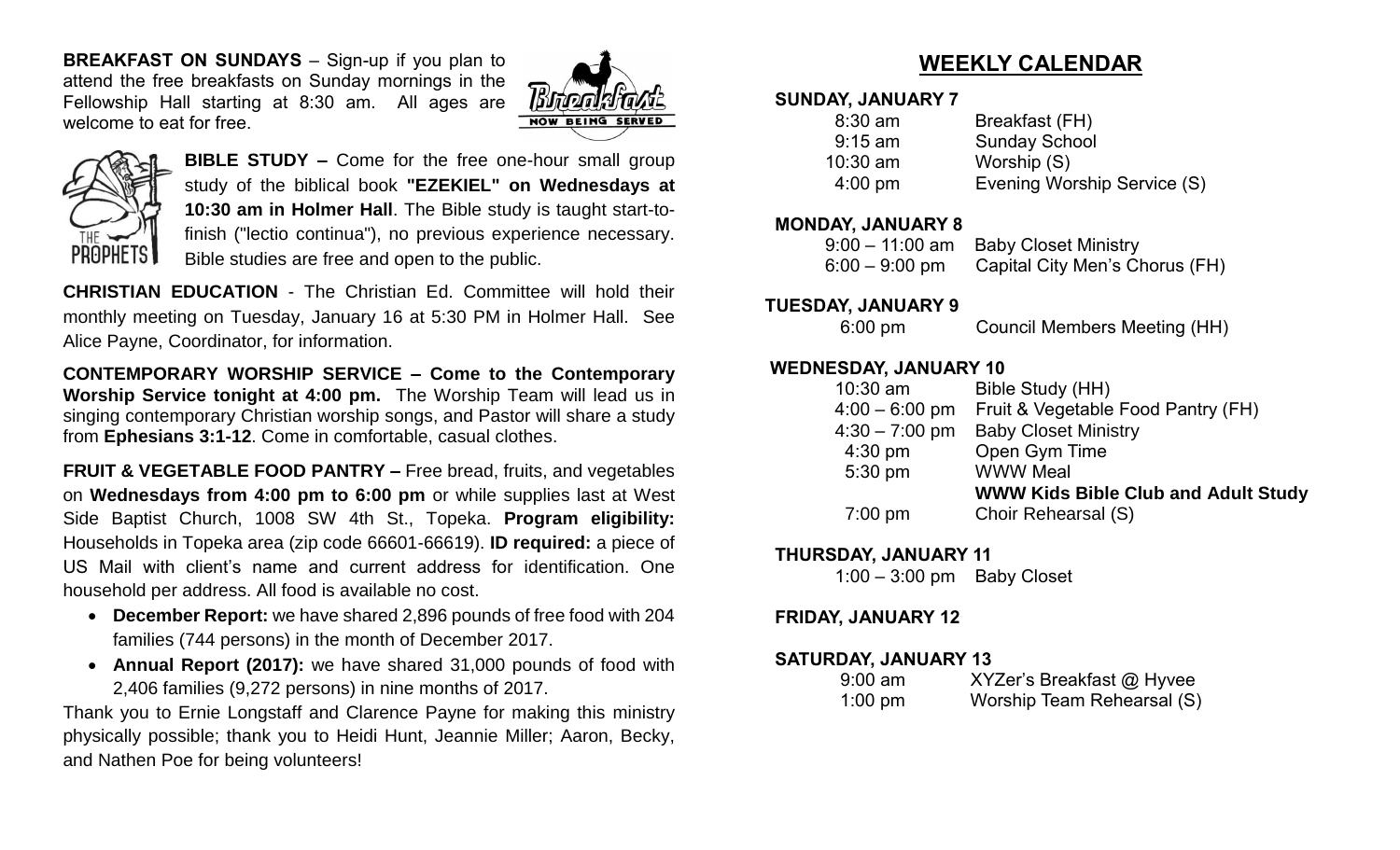## **IN OUR THOUGHTS AND PRAYERS**

Joe Abby – Healing for health concerns (Pat Abby's husband) Mark Arnold – Cancer, chemotherapy and bone marrow transplant Albert Carpenter – Healing for health issues (Harry and Pat's son) Pat and Harry Carpenter – Healing for health issues Susan Carpenter – Healing (Harry and Pat's daughter in law) Esther and Laura Carrier – Healing for health concerns \*June Cunningham – Healing for health concerns \*Gerald Haney – Healing for health concerns \*Russ Hunter – Healing for health issues (Fran's husband) \*Mary Lou Johnson – Healing for health concerns \*Alice Kieffer – Healing for health concerns \*Karen Kirby – Healing for health concerns \*Reginald Kirby – Healing for health concerns \*Etta Landis – Healing for health concerns (Legend at Capital Ridge) Ernie and Judy Longstaff - Healing for health concerns \*Hilda Lundgren – Healing for health concerns (Brewster Place) \*Madeleine Martinson – Healing for health concerns \*Mae Martin – Healing for health concerns Nancy May – Healing for health concerns Marie Merrifield – Healing for health concerns Rogene Moody – Healing for health concerns Don Morris – Healing for health concerns Ken Paslay – Healing for health concerns Sonny Payne – Healing for health concerns (Clarence Payne's brother) \*Juanita Plankinton – Healing for health concerns \*Jeffery Runyan – Healing for health concerns \*Hazel Smith-Tindall – Healing for health concerns Marianne Spano – Healing for health concerns Keith Springer – Healing (Marianne Spano's brother) Lola Zab – Healing for health concerns (Marianne Spano's sister) US Military personnel and Veterans

*\*Homebound*

**MID-WINTER MISSIONS CONFERENCE – The American Baptist Churches of the Central Region (ABCCR) will host their Mid-Winter Mission & Evangelism Conference "Pathways to New Life" on January 19-20 at Cross Wind Conference Center, Hesston, Ks.** The event will kick off with a soup and salad bar at 6:00 p.m. on Friday and close with lunch at noon on Saturday. Keynote speaker, Dr. Jeff Johnson, will help people get excited about sharing their faith. Missionary Karen Smith will join the group via Skype to talk about the ministry of the New Life Center in Thailand.

**MISSIONS COMMITTEE –** The Missions Committee will hold their monthly meeting on Sunday, Jan. 21 at 2:00 pm in Holmer Hall. See Don Johnson, Coordinator, for information.

**OUTREACH COMMITTEE –** The Outreach and Evangelism Committee will hold their monthly meeting on Tuesday, Jan. 23 at 6:30 pm in Holmer Hall. See Mark Calloway, Coordinator, for information.

**SOUPER BOWL OF CARING** – The Souper Bowl of Caring was started in



1990 by a church youth group to mobilize young people to fight hunger and poverty in their local communities by collecting monetary and food donations during the week leading up to **Super Bowl Sunday (FEBRUARY 4, 2018).** 100% of the money and food is then given directly to local charities. See Pastor to volunteer!

tacklehunger.org

#### **WORLD MISSION CONFERENCE** – Plan now to attend the **World Mission**

**Conference this next summer (Wednesday, July 4 thru Saturday, 7, 2018) at the American Baptist Assembly** 



**in Green Lake, Wisconsin sponsored by our ABCUSA International Ministries (IM)**. Discover how International Ministries global servants and partners make disciples for Jesus Christ through ministries of health and wellness, economic and community development, and the abolition of human trafficking. Learn valuable cross-cultural and evangelistic skills by attending workshops. This is an amazing event! Registration deadline: June 1.